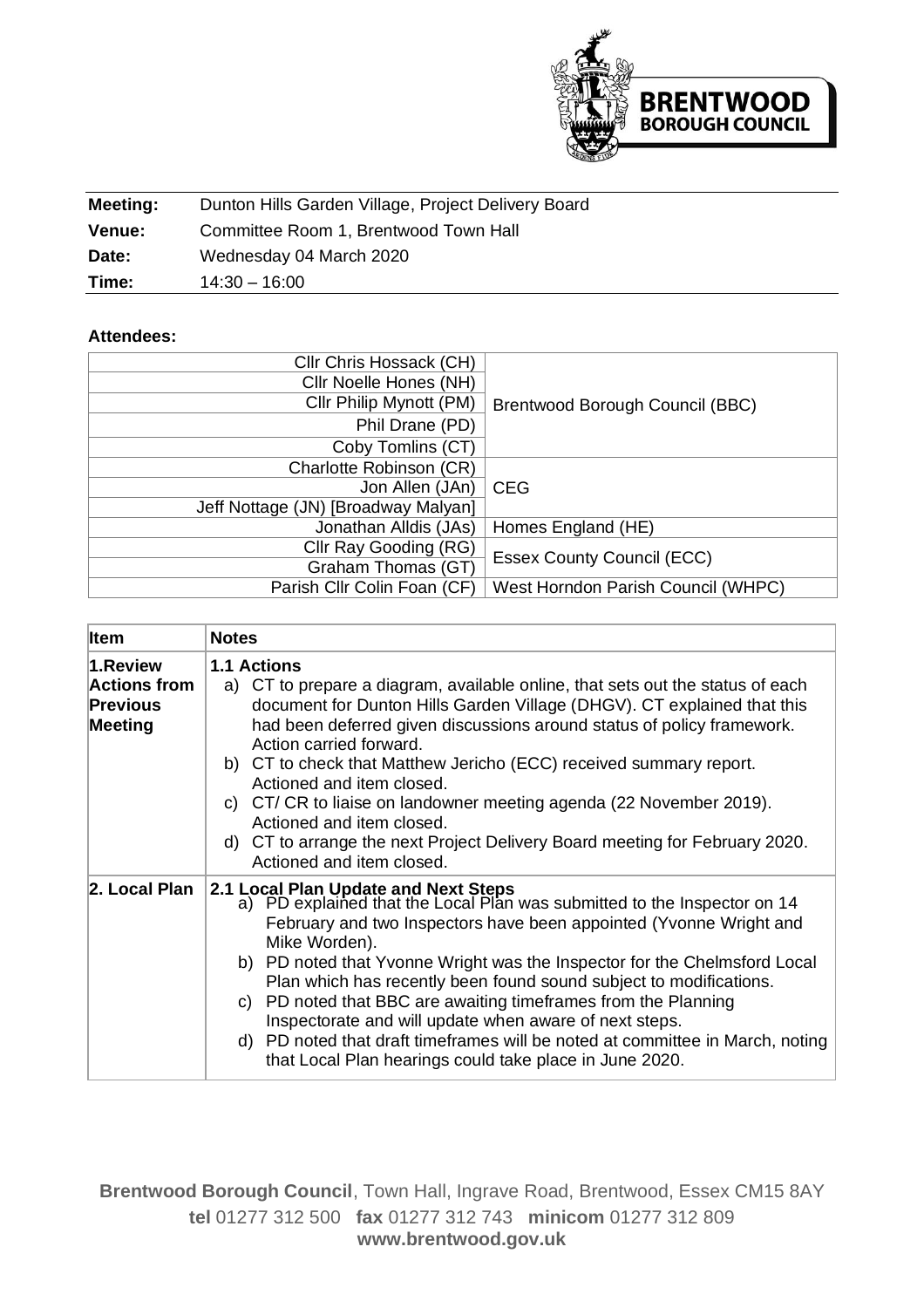| e) G I noted that formal communication will need to take place between ECC<br>and BBC regarding Statement of Common Ground now the Local Plan has<br>been submitted.                                                                                                                                                                                                                                                                                                                                                                                                                                                                                                                                                                                                                                                                                                                                                                                                                                                                                                            |
|---------------------------------------------------------------------------------------------------------------------------------------------------------------------------------------------------------------------------------------------------------------------------------------------------------------------------------------------------------------------------------------------------------------------------------------------------------------------------------------------------------------------------------------------------------------------------------------------------------------------------------------------------------------------------------------------------------------------------------------------------------------------------------------------------------------------------------------------------------------------------------------------------------------------------------------------------------------------------------------------------------------------------------------------------------------------------------|
| 3.1 Overview of Framework Masterplan Document and Timing<br>a) CT provided a broad overview of the process for the Framework<br>3. Masterplan<br>Masterplan Document (FMD) as follows:<br>FMD presented to DHGV Project Delivery Board (04/03).<br>$\circ$<br>FMD presented to committee(s) in March as information items and to<br>$\circ$                                                                                                                                                                                                                                                                                                                                                                                                                                                                                                                                                                                                                                                                                                                                     |
| make members aware of upcoming consultation / Supplementary<br>Planning Document work.<br>FMD Mandatory Principles to inform SPD and co-design process.<br>$\circ$<br>Draft SPD (with FMD) recommended for consultation at committee<br>$\circ$<br>following elections in May.<br>Public consultation of both documents takes place over the summer.<br>$\circ$<br>Recommendation for approval at committee prior to examination<br>$\circ$<br>hearing sessions.                                                                                                                                                                                                                                                                                                                                                                                                                                                                                                                                                                                                                |
| b) GT explained that ECC is glad to hear that the FMD and SPD will be<br>consulted on with the public and supports the process.<br>GT questioned whether ECC comments have been considered to date. CT<br>C)<br>explained that CEG have responded to comments from stakeholders to<br>date and comments can be found in circulated material. CT noted that if<br>ECC have any further comments, they have the opportunity to submit as<br>part of the formal consultation process in the summer as well as being<br>involved in the co-design work between March - June for the SPD.                                                                                                                                                                                                                                                                                                                                                                                                                                                                                            |
| 3.2 CEG presentation of Framework Masterplan Document                                                                                                                                                                                                                                                                                                                                                                                                                                                                                                                                                                                                                                                                                                                                                                                                                                                                                                                                                                                                                           |
| a) Broadway Malyan (JN) presented an overview of the FMD to attendees at<br>Project Delivery Board and presentation is circulated with Minutes.<br>b) Presentation included: site overview and various stakeholder input that<br>has led to draft FMD, including Design Review Panel; an overview of key<br>Mandatory Principles; spatial layout; land use overview; views and vistas<br>and key landscape interfaces.                                                                                                                                                                                                                                                                                                                                                                                                                                                                                                                                                                                                                                                          |
| c) CH noted that we need the wider area to be a beneficiary of the<br>development such as All Saints Church renewal. PD explained that as part<br>of the South Brentwood Growth Corridor sustainable transport integration<br>work, which looks at the cumulative development along the A127, this is<br>being considered, linking Thorndon Country Park and improvements to<br>walking and cycling links.                                                                                                                                                                                                                                                                                                                                                                                                                                                                                                                                                                                                                                                                      |
| d) RG noted that timing of school openings is critical as project is built out.<br>CT noted that this will come as CEG progress with application.<br>e) GT explained that ECC would only support an Outline Planning<br>Application that is for the entire allocation. CT explained that the purpose<br>of the FMD and SPD is to engrain in policy the outcomes of the entire<br>allocation. CT explained that having the policy framework in place ensures<br>any outline planning applications or reserved matters applications coming<br>forward must be in accordance with this. JAn noted that this approach will<br>also allow for flexibility for Council to be able to amend policy in the longer<br>term over the build out rate and explained that a Memorandum of<br>Understanding (MoU) with all landowners will ensure that development<br>comes forward in a timely manner and ensured land equalisation.<br>PD provided an overview following the presentation and highlighted that<br>f)<br>the Mandatory Principles will be the bridge between the FMD and SPD |
|                                                                                                                                                                                                                                                                                                                                                                                                                                                                                                                                                                                                                                                                                                                                                                                                                                                                                                                                                                                                                                                                                 |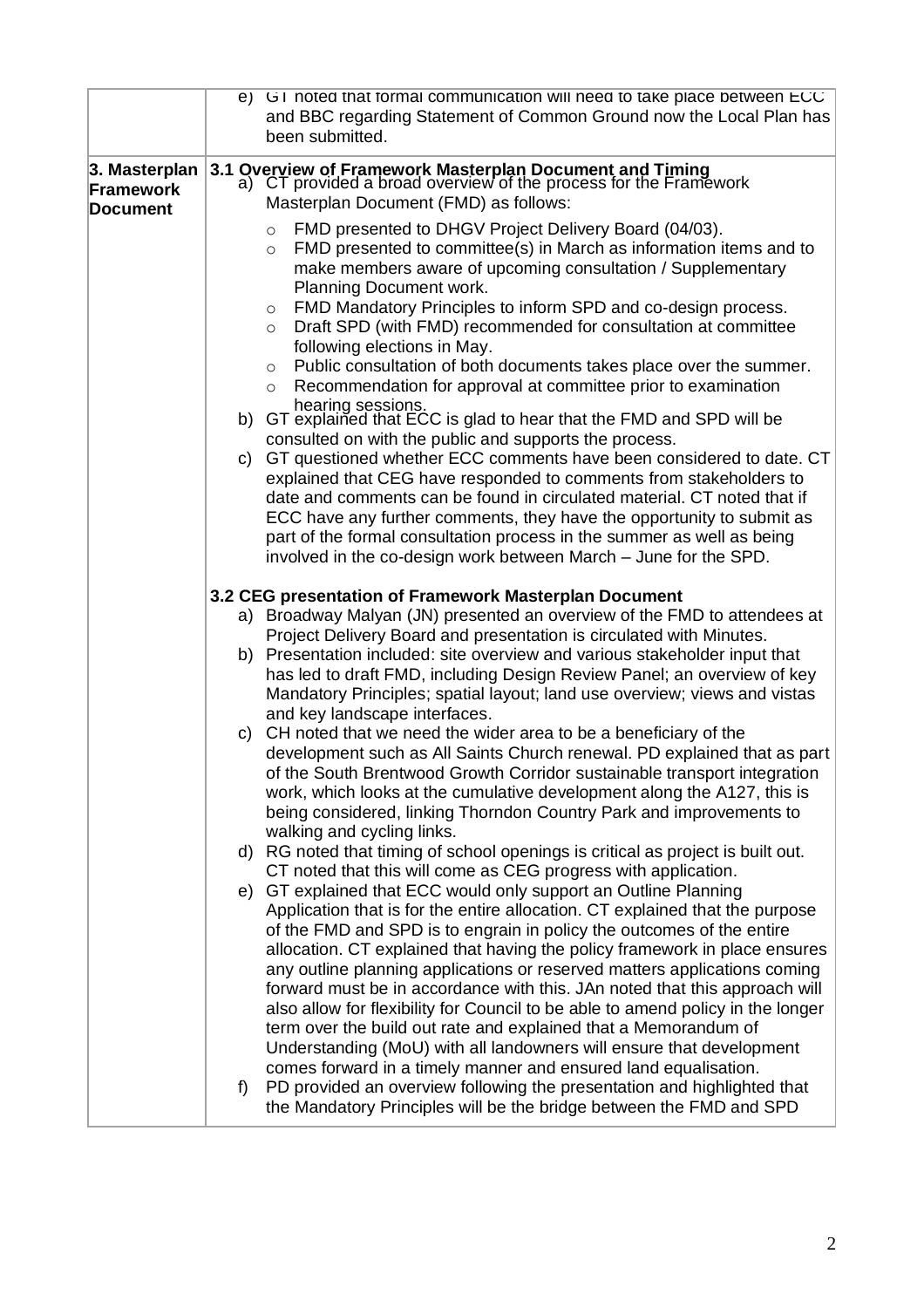|                                         | and the FMD will be presented to Planning and Policy committees in<br>March 2020.                                                                                                                                                                                                                                                                                                                                                                                                                                                                                                                                                                                                                                                                                                                                                                                                                                                                                                                                                                                                                  |  |
|-----------------------------------------|----------------------------------------------------------------------------------------------------------------------------------------------------------------------------------------------------------------------------------------------------------------------------------------------------------------------------------------------------------------------------------------------------------------------------------------------------------------------------------------------------------------------------------------------------------------------------------------------------------------------------------------------------------------------------------------------------------------------------------------------------------------------------------------------------------------------------------------------------------------------------------------------------------------------------------------------------------------------------------------------------------------------------------------------------------------------------------------------------|--|
| 4.<br>Governance<br><b>Arrangements</b> | 4.1 Statement of Intent<br>CT explained that the Statement of Intent is a live document that<br>a)<br>everyone around the table have agreed to setting out roles and<br>responsibilities as the project progresses. Over time it will be updated to<br>include community member involvement and other landowners.                                                                                                                                                                                                                                                                                                                                                                                                                                                                                                                                                                                                                                                                                                                                                                                  |  |
|                                         | <b>4.2 Governance Framework</b><br>PD noted that this is an updated document that sets out the framework<br>a).<br>for how the project is run and decisions are made. PD updated on the<br>changes made to directorates at BBC and that Development<br>Management is now within now within Planning and Economy.<br>CH noted the document doesn't refer to involvement of Members and<br>b)<br>community. CT took an action to set out more clearly at the front part of<br>the document.                                                                                                                                                                                                                                                                                                                                                                                                                                                                                                                                                                                                          |  |
| 5. General<br>Programme<br>updates      | 5.1 Stewardship Update and Next Steps<br>a) CT noted as a general update that BBC have been working on the initial<br>thinking around the DHGV stewardship model having reviewed a<br>number of different models from a range of new communities, resulting<br>in some key principles. CT explained the next steps are to discuss with<br>BBC members what the supported approach is and speak with other<br>landowners and Parish Council.<br>GT noted that ECC are doing work on stewardship as well, bringing<br>b)<br>together the best models from across Essex.<br>JAn noted that this is key when thinking about adoption of roads, SuDS<br>C)<br>etc.<br>JA noted that Homes England are to arrange a visit to Cambourne and<br>d)<br>will be in touch regarding dates.<br>RG noted that it is important to understand the funding model for long<br>e)<br>term success.                                                                                                                                                                                                                   |  |
|                                         | 5.2 Overview of Recent Events<br>a) CT provided overview of recent events since last Project Delivery Board.<br>b) CF raised the outcomes of the South Brentwood Growth Corridor<br>workshop in December 2019. PD advised that a next step was to meet<br>with landowners/developers along the A127 to discuss contributions for<br>infrastructure needs and apportionment. PD explained those meetings<br>are currently taking place.<br>c) CF asked about engagement with Thurrock Council, south of West<br>Horndon Station. PD noted that through the Southern Corridor work and<br>meetings with c2c Rail, Thurrock had been engaged on development<br>proposals/options in the area (Brentwood Local Plan and emerging<br>Thurrock Local Plan). PD noted BBC and the Parish Council are due a<br>general catch up. CT took an action to arrange a meeting.<br>5.3 Project Highlight Report<br>a) CT noted the highlight report reviews recent events and highlights key<br>project risks. CT noted it was circulated with meeting documents and no<br>one had comments regarding the report. |  |